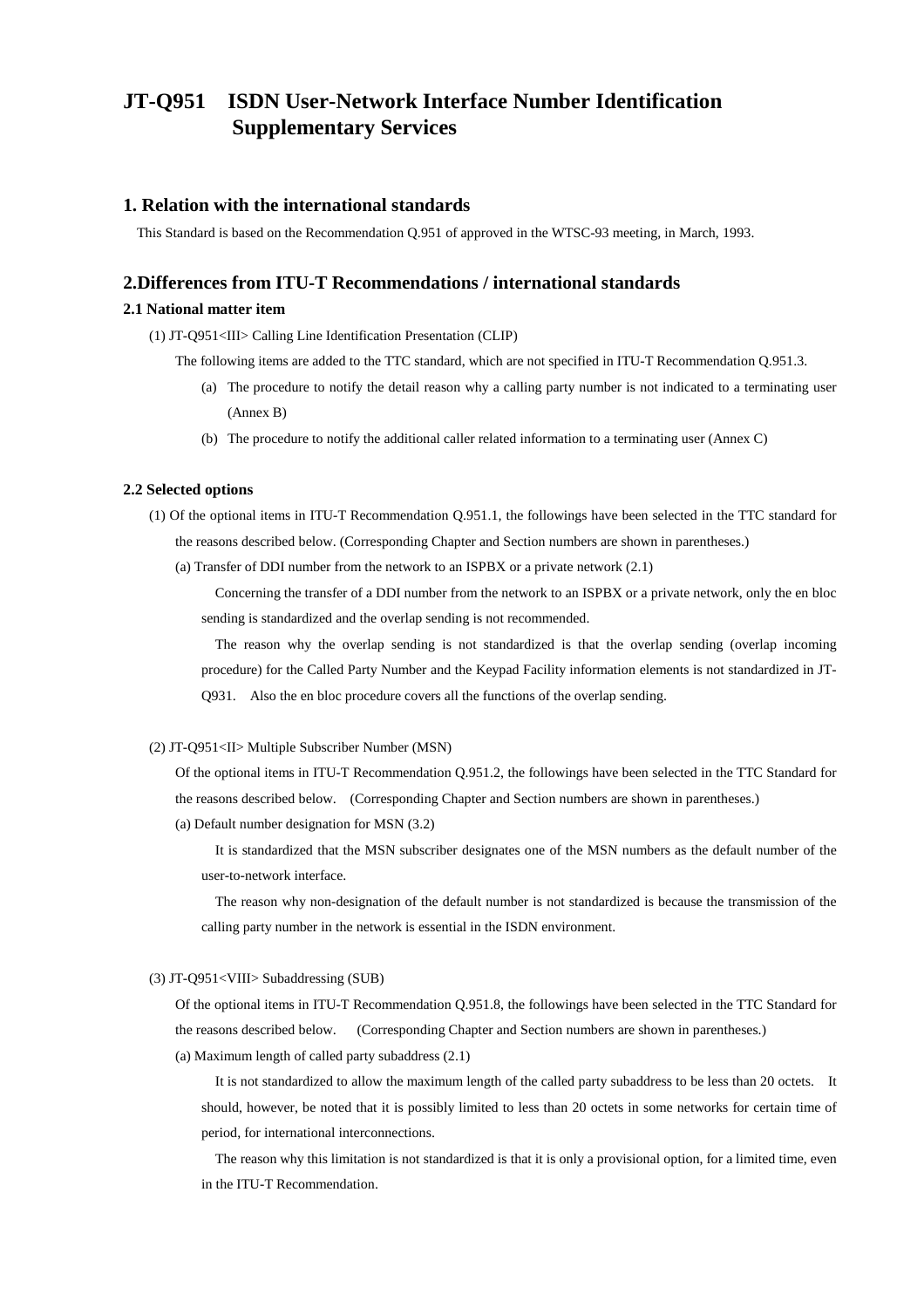#### **2.3 Optional items**

- (1) JT-Q951<1> Direct Dialing IN (DDI) The optional items in ITU-T Recommendation Q.951.1 except for those indicated in 2.1(1)-(a) are also considered as options in this Standard.
- (2) JT-Q951<II> Multiple Subscriber Number (MSN) The optional items in ITU-T Recommendation Q.951.2 except for those indicated in 2.1(2)-(a) are also considered as options in this Standard.
- (3) JT-Q951<III> Calling Line Identification Presentation (CLIP) The optional items in ITU-T Recommendation Q.951.3 are also considered as options in this standard.
- (4) JT-Q951<IV> Calling Line Identification Restriction (CLIR) The optional items in ITU-T Recommendation Q.951.4 are also considered as options in this standard.
- (5) JT-Q951<V> Connected Line Identification Presentation (COLP) The optional items in ITU-T Recommendation Q.951.5 are also considered as options in this standard.
- (6) JT-Q951<VII> Connected Line Identification Restriction (COLR) The optional items in ITU-T Recommendation Q.951.6 are also considered as options in this standard.
- (7) JT-Q951<VIII> Subaddressing (SUB)

The optional items in ITU-T Recommendation Q.951.8 except for those indicated in 2.1(3)-(a) are also considered as options in this Standard.

### **2.4 Others**

Differences in numbering between ITU-T Recommendations and TTC Standards are summarized below.

| <b>ITU-T Recommendation</b> | TTC Standard JT-Q951 |  |
|-----------------------------|----------------------|--|
| Q.951.1                     | $<$ I $>$            |  |
| Q.951.2                     | $<$ II $>$           |  |
| Q.951.3                     | $<$ III $>$          |  |
| Q.951.4                     | $<$ IV $>$           |  |
| Q.951.5                     | $<\vee>$             |  |
| Q.951.6                     | $<$ VI $>$           |  |
| O.951.8                     | $<$ VIII $>$         |  |